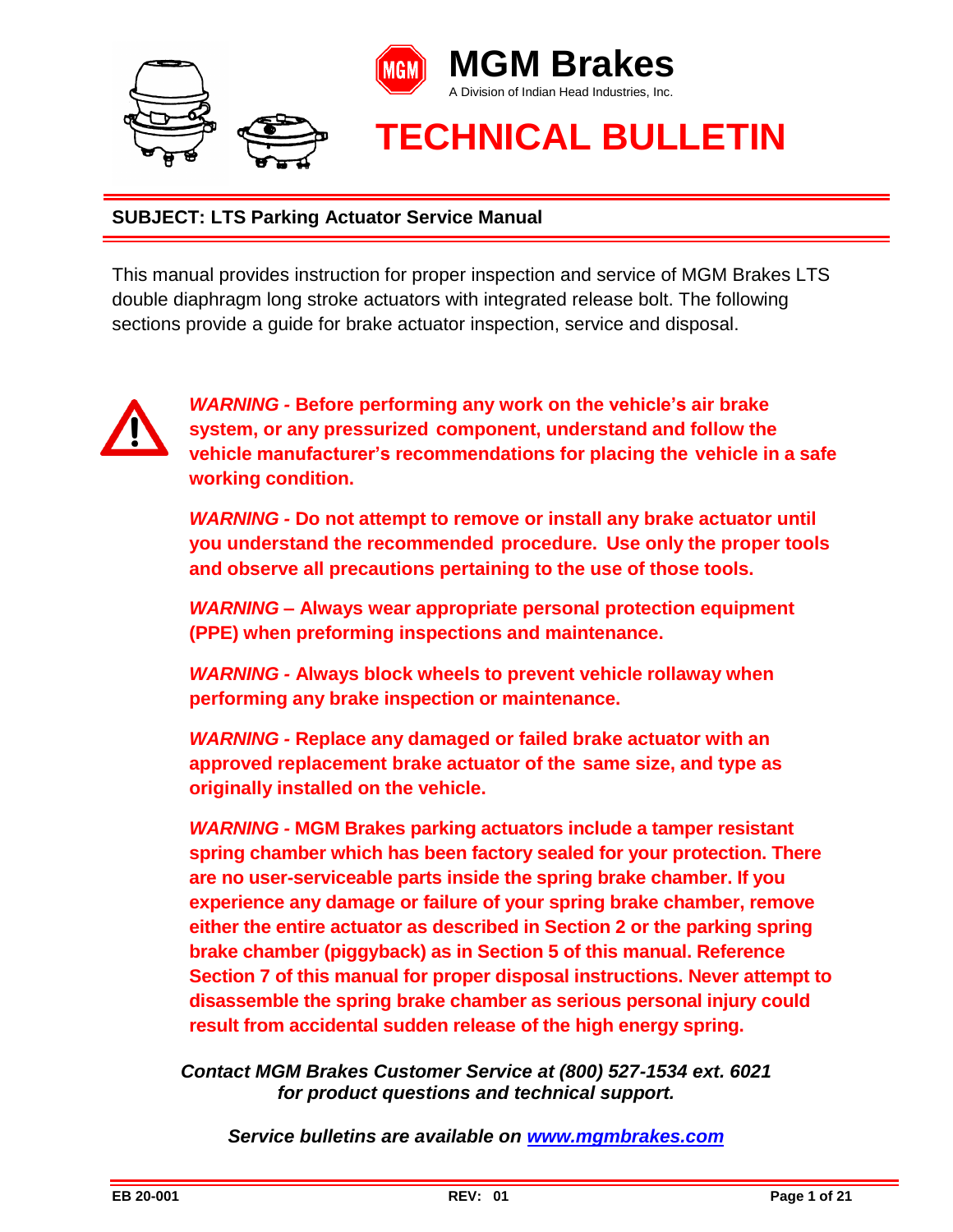

**SECTION 1: Recommended Inspection Points**

**1.1 Figure 1: LTS Actuator External Components**

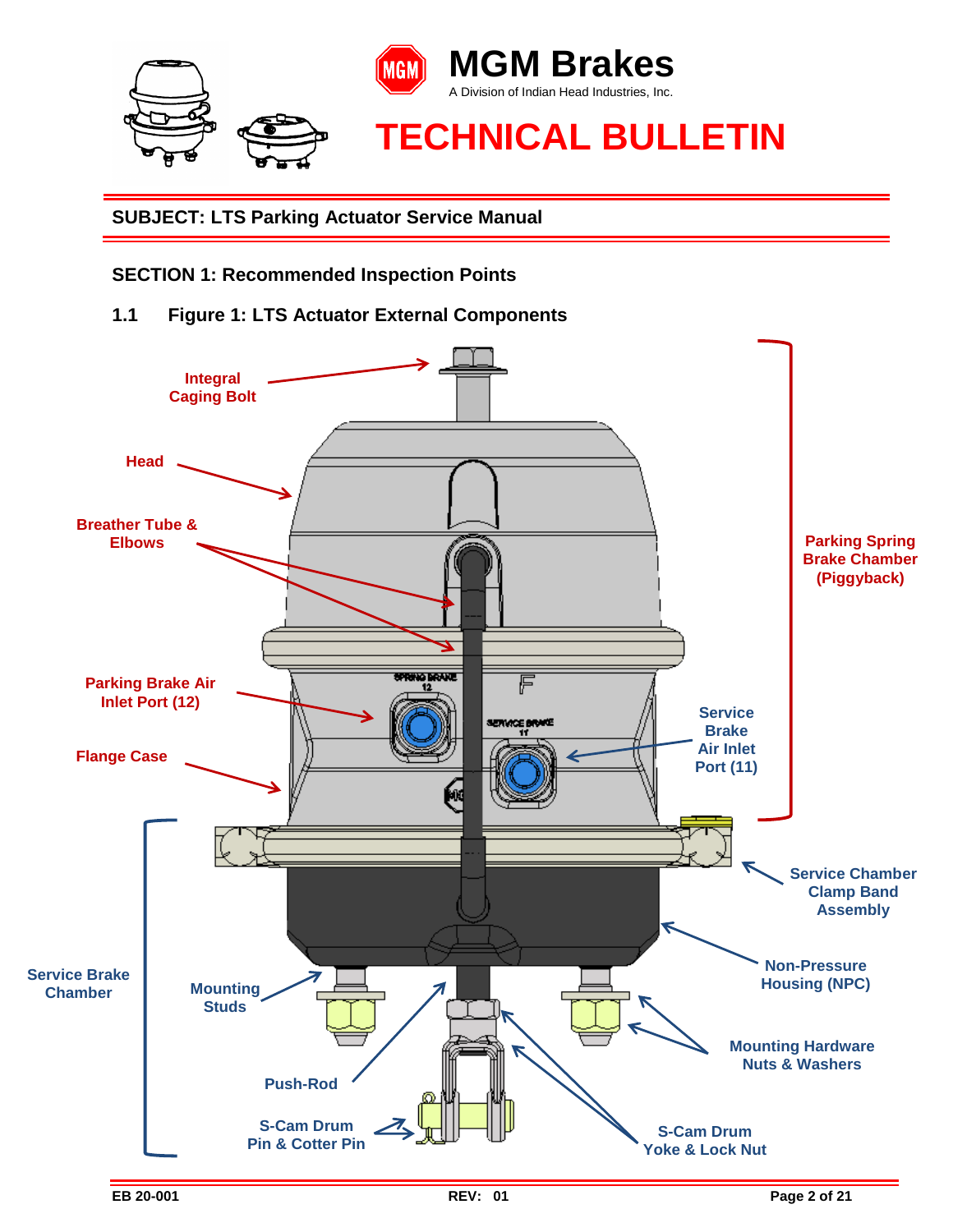



# *WARNING –* **Always block wheels to prevent vehicle rollaway when performing any brake inspection or maintenance.**

#### **1.2 Visual Inspection Points:**

Carefully inspect the following actuator features described in Section 1. Reference Figure 1 for visible actuator components. If any damage is observed or suspected, carefully remove and replace the brake actuator by following the directions in this manual.

- Visually inspect the exterior surfaces of the brake actuator for signs of damage, cracks, non-manufactured holes, excessive corrosion or missing parts.
- **Mounting Hardware:** Check to ensure the mounting studs and nuts are present and are tightened to 133-155 ft-lbs [180-210 Nm] torque using a 15/16 in or 24mm wrench.
- **Integrated Caging Bolt:** Check to ensure the integrated caging bolt is seated against head insert and tightened to 50-60 ft-lbs [68-81 Nm] torque using a 3/4-inch wrench. This ensures the parking brake will have full stroke capability and the caging bolt O-ring is seated sealing out contaminants.
- **Breather Tube:** If equipped, check the parking brake actuator external breather tube to ensure there is no damage or cracks in the rubber elbows or tube. Ensure the tube is securely engaged a minimum of 0.5 in [12.7 mm] into the rubber elbows and glued in place. Use a high quality rubber cement or a hose clamp to secure the tube in the elbow. MGM Brakes offers a breather tube service kit if required.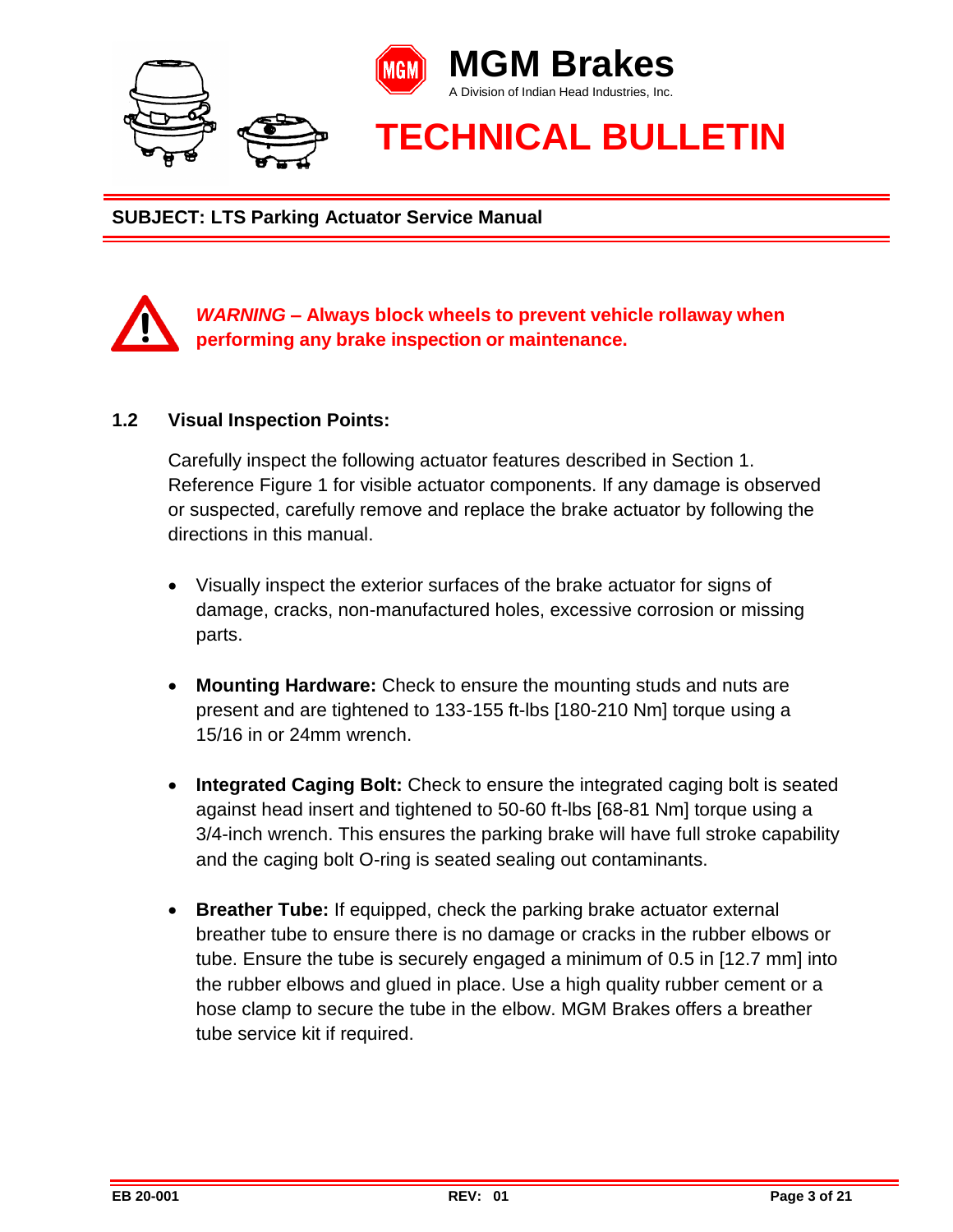

 **S-Cam Drum Brake Actuators:** Inspect the push-rod to be sure it is working free and not bent or binding. The push-rod must be square to the brake actuator mounting surface and remain within  $\pm 3^\circ$  in any direction at any point in the stroke. If the push-rod is not square, make corrections by repositioning the brake actuator on the mounting bracket and/or the slack adjuster on the cam shaft.

Inspect the push-rod yoke assembly. Ensure the yoke pin is installed and retained into place with a cotter pin. Verify the yoke pin can be moved within the yoke when the brakes are fully released. Verify proper brake adjustment if the yoke pin is bound.

Verify that the yoke locknut is present and tightened to 25-50 ft-lbs [34-68 Nm] torque for threaded push-rods. Replace any damaged, worn or missing parts.

### **1.3 Leak Check Inspection Points:**

Using vehicle system air, apply 90-100 psi [6.2 – 6.9 BAR] pressure to the brake actuator service and parking chambers. Test for air leaks with soapy water or leak detection solution. Never use oil as a leak check solution. Conduct leak check inspection with the service chamber followed by the parking chamber.

Air disc brake actuators are not serviceable and must be replaced if a leak is detected. Some S-Cam Drum brake actuator leaks may be serviced by referencing Section 5. Replace the brake actuator if air inlet fitting re-torqueing or replacement does not correct the leak. Repair or replace hoses and fittings as required.

### **Service Chamber Leak Checks:**

- Sealed Service Chambers If bubbles appear around the service chamber roll-over then the brake actuator must be replaced.
- Clamp Band If bubbles appear around clamp band, release air pressure from service chamber and tighten clamp band nuts to 30-35 ft-lbs [41-48 Nm] torque using 9/16-inch wrench. Recheck for leaks.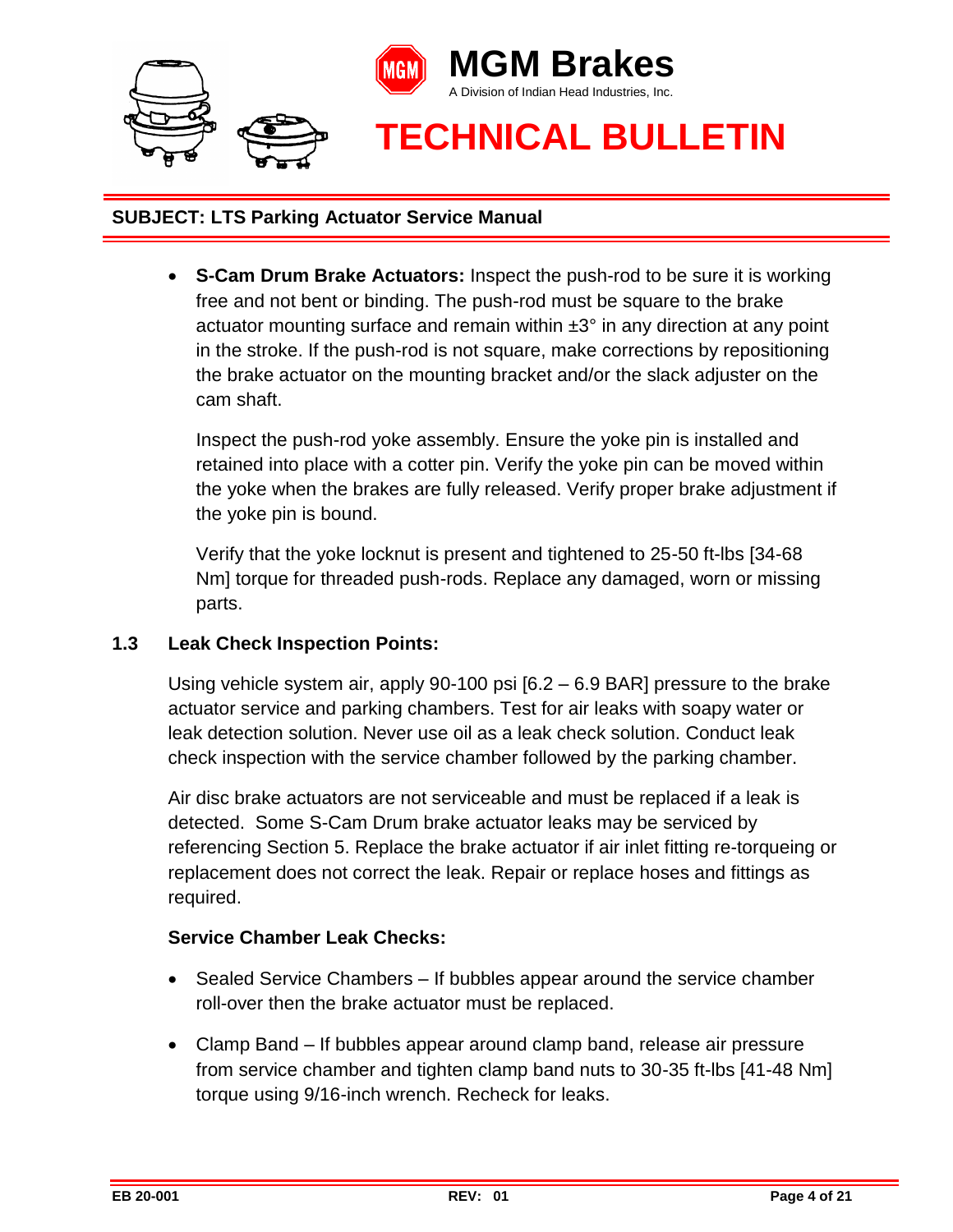

- Inspect air lines, hoses and fittings attached to each chamber.
- Air Inlet Fittings Tighten fittings if leak is found but do not over-torque. Reference Table 1 below for fitting torque. Remove air pressure when tightening fittings. Ensure thread sealant is present.

| Table 1: Air Inlet Fitting Installation Torque Specifications |                            |  |
|---------------------------------------------------------------|----------------------------|--|
| <b>Fitting</b>                                                | <b>Installation Torque</b> |  |
| 3/8-18 NPTF                                                   | 25-30 ft-lbs [34-41 Nm]    |  |
| M16x1.5-6H                                                    | 13-15 ft-lbs [18-20 Nm]    |  |
| M22x1.5-6H                                                    | 27-33 ft-lbs [37-45 Nm]    |  |

# **Parking Chamber Leak Checks:**

- Head / Flange Case Rolled Interface Replace the brake actuator if a leak is detected.
- Breather Tube Vent Elbow If equipped, disconnect breather tube elbow from service chamber non-pressure housing (NPC) and check for leak from inside tube. Replace the brake actuator if a leak is detected.
- Center Seal Check for continuous discharge from the service side (11) vehicle quick release valve. Replace the brake actuator if a leak is detected.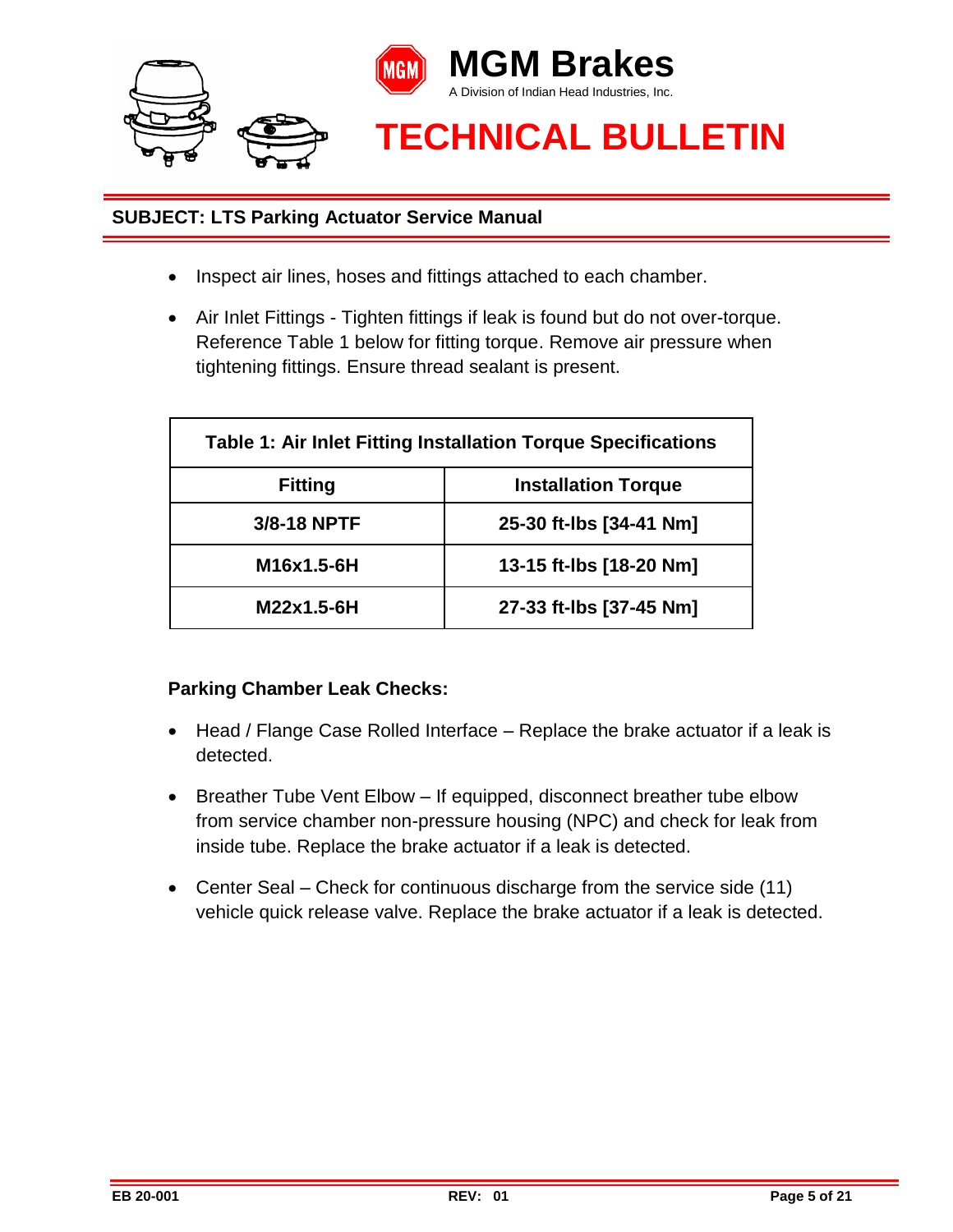

#### **SECTION 2: Actuator Removal Instructions**

**2.1 Parking Spring Chamber Caging Instruction:** 

*WARNING -* **MGM Brakes parking actuators include a tamper resistant spring chamber which has been factory sealed for your protection. There are no user-serviceable parts inside the spring brake chamber. If you experience any damage or failure of your spring brake chamber, remove either the entire actuator as described in Section 2 or the single (piggyback) as in Section 5 of this manual. Reference Section 8 of this manual for proper disposal instructions. Never attempt to disassemble the spring brake chamber as serious personal injury could result from accidental sudden release of the high energy spring.**

*WARNING -* **Always block wheels to prevent vehicle rollaway when performing any brake inspection or maintenance.**

*WARNING -* **Parking actuators must have the parking spring caged prior to removal.** 

- The integral caging bolt can be manually operated to cage the parking spring without air pressure.
- When possible, apply 90-100 psi  $[6.2 6.9 \text{ BAR}]$  of air pressure to the spring air inlet port (12). This pneumatically "releases" the parking brake and compresses the parking spring which allows the caging bolt to move easier.
- Manually cage the spring by turning the integral caging bolt counter-clockwise using a 3/4-inch socket wrench until the spring is fully caged.



*WARNING* **– Do not use an impact wrench.**

*WARNING* **- Do not exceed 74 ft-lbs [100 Nm] torque on the caging bolt at any time or damage may occur which could affect the performance of the spring brake chamber. If this occurs, replacement of the actuator is required.**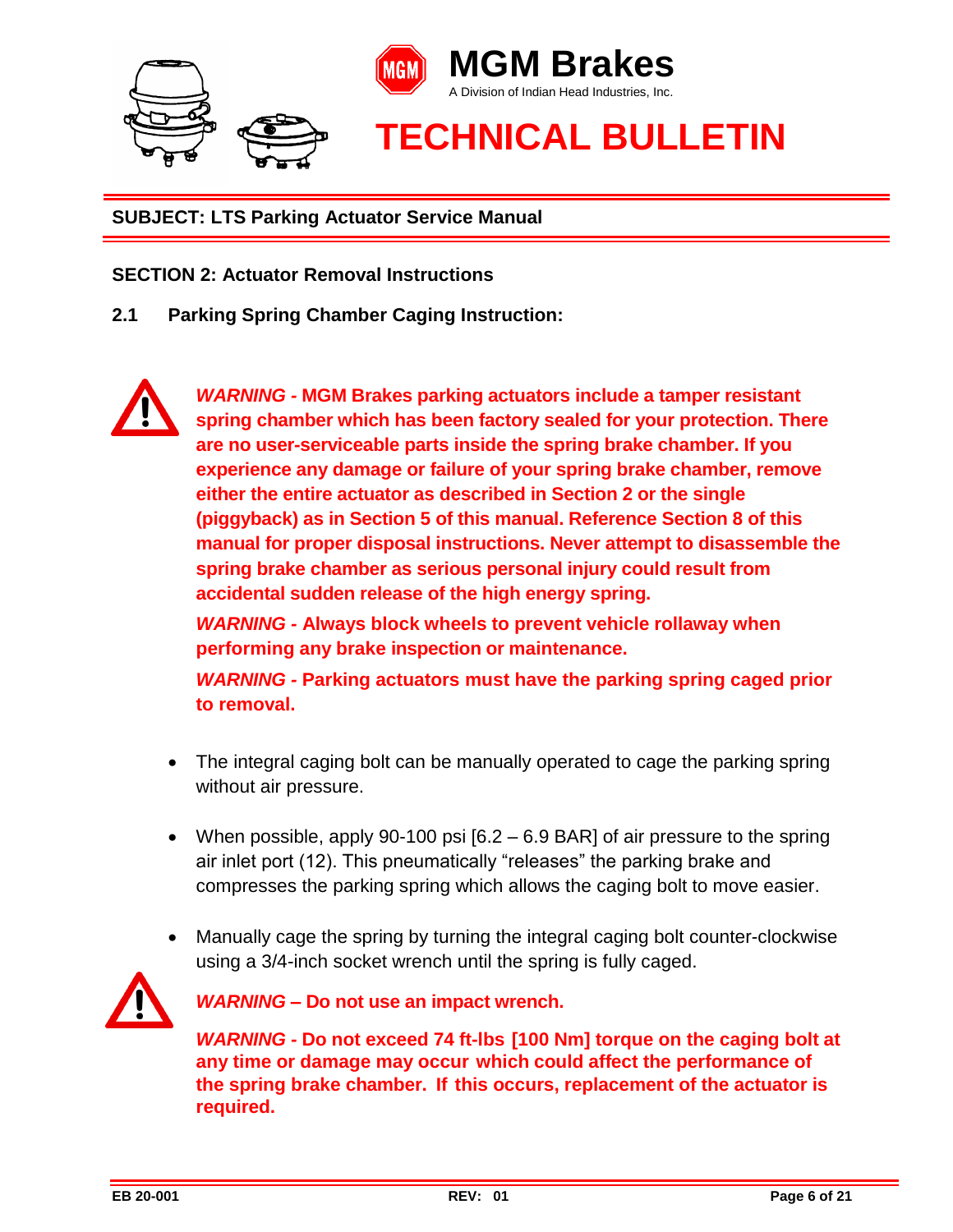

 The integral caging bolt includes a dual thread which reduces the travel of the release bolt by a factor of 2.4. Reference Table 2 below for caging bolt full release length requirements. Reference Figure 2 below for additional description of caging operation.

| <b>Table 2: Integral Caging Bolt Height Specifications</b> |                           |                        |
|------------------------------------------------------------|---------------------------|------------------------|
| <b>Rated Stroke</b>                                        | <b>Caging Bolt Height</b> | <b>Number of Turns</b> |
| 3.00 in [76.2 mm]                                          | 1.3 in [33.0 mm]          | $22 - 23$              |

**Figure 2: Integral Caging Bolt** 

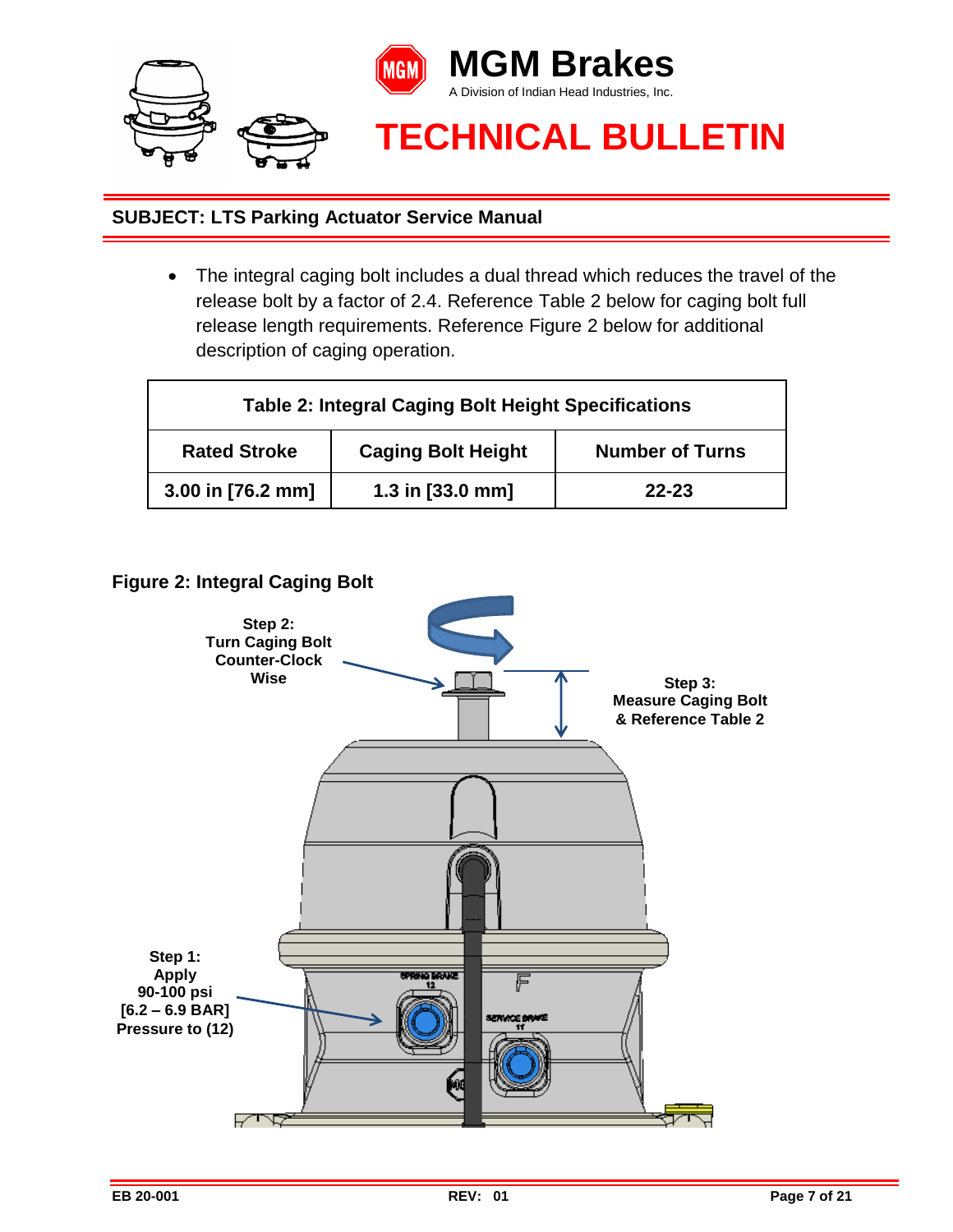

#### **2.2 Brake Actuator Removal:**

- After ensuring the parking spring is properly caged, drain all air pressure from the service and spring chambers of the actuator. Mark each air-line with airinlet port designations. Remove the air lines from the air-inlet ports.
- Where equipped, remove the cotter pin and yoke pin from the s-cam drum slack adjuster.

*NOTE -* Observe if the yoke pin hole remains aligned with the slack adjuster hole after the pin is removed. If not, then the actuator set up may have been pre-stroked which should be accounted for with the push-rod measurement and threaded yoke adjustment.

• Remove and discard mounting stud nuts using a 15/16 in or 24mm wrench and carefully remove the old actuator from the mounting bracket or caliper.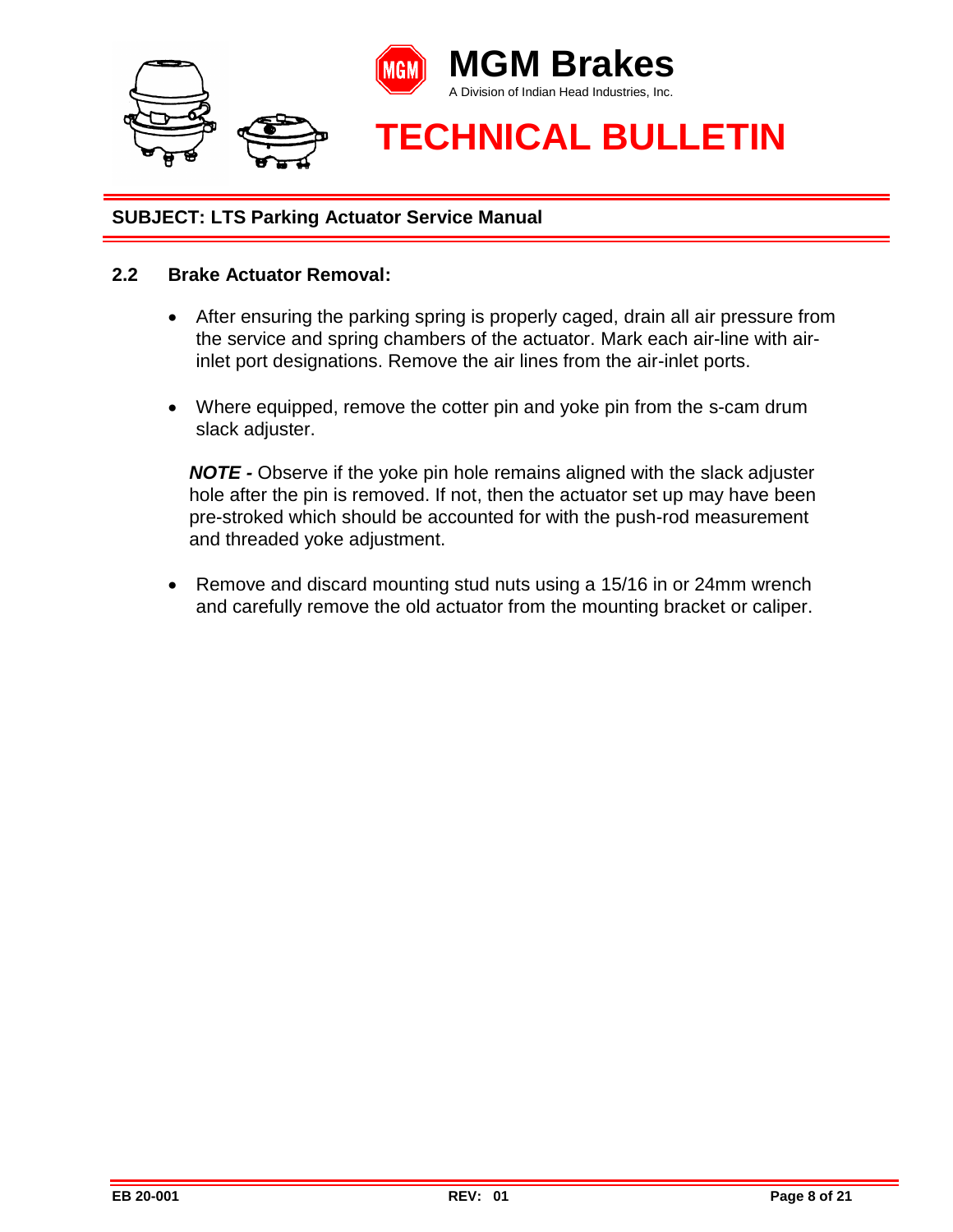

**SECTION 3: Actuator Installation Instructions** 

*WARNING -* **Improper installation of the new unit could result in malfunctioning brakes or premature failure of the braking system.**

> *IMPORTANT* **- It is important to replace the retired brake actuator with an approved replacement actuator of the same size and type as originally installed on the vehicle.**

> *NOTE -* Reference Section 4 for s-cam drum piston rod length measurement and adjustment instructions.

> *NOTE -* Reference Section 5 for s-cam drum air-port and clamp band orientation adjustment instructions.

- Remove mounting hardware from the mounting studs of the actuator.
- Install the actuator on the mounting bracket while ensuring the actuator airinlet ports are properly aligned with the vehicle air lines.

*IMPORTANT* **– Ensure that actuators with an external breather tube are installed with the tube oriented up and away from the road surface. This ensures proper venting. Failure to comply will void the MGM Brakes warranty on these models. Reference Figure 3 for proper breather tube orientation.**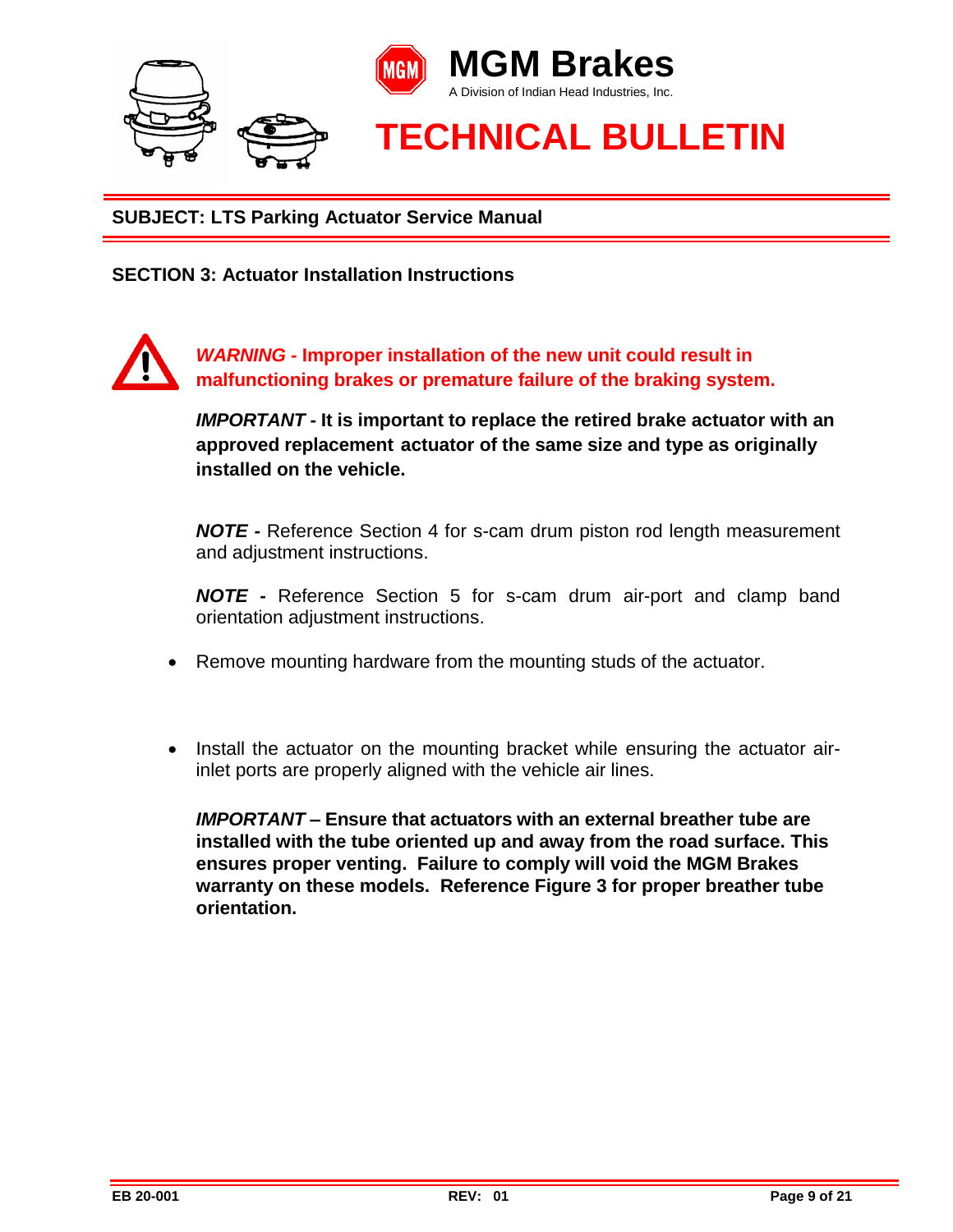





**Road Surface / Ground Reference Line**

- Install mounting hardware on mounting studs using a 15/16 in or 24 mm wrench. Alternate sides when applying torque. First snug the mounting hardware to approximately 25 ft lbs [34 Nm], then apply final torque to 133- 155 ft-lbs [180-210 Nm].
- Connect the push-rod yoke to the s-cam drum slack adjuster.

Inspect the push-rod to be sure it is working free and not bent or binding. The push-rod must be square to the brake actuator mounting surface and remain within  $\pm 3^\circ$  in any direction at any point in the stroke. If the push-rod is not square, make corrections by repositioning the brake actuator on the mounting bracket and/or the slack adjuster on the cam shaft.

*NOTE -* Ensure that the correct diameter and length of yoke pin is installed into the correct hole in the slack adjuster. The yoke pin hole should align with the slack adjuster hole with proper push-rod yoke adjustment. The yoke position on the push-rod may require adjustment in order to properly align the pin holes with the slack adjuster. Secure the yoke pin with a new cotter pin.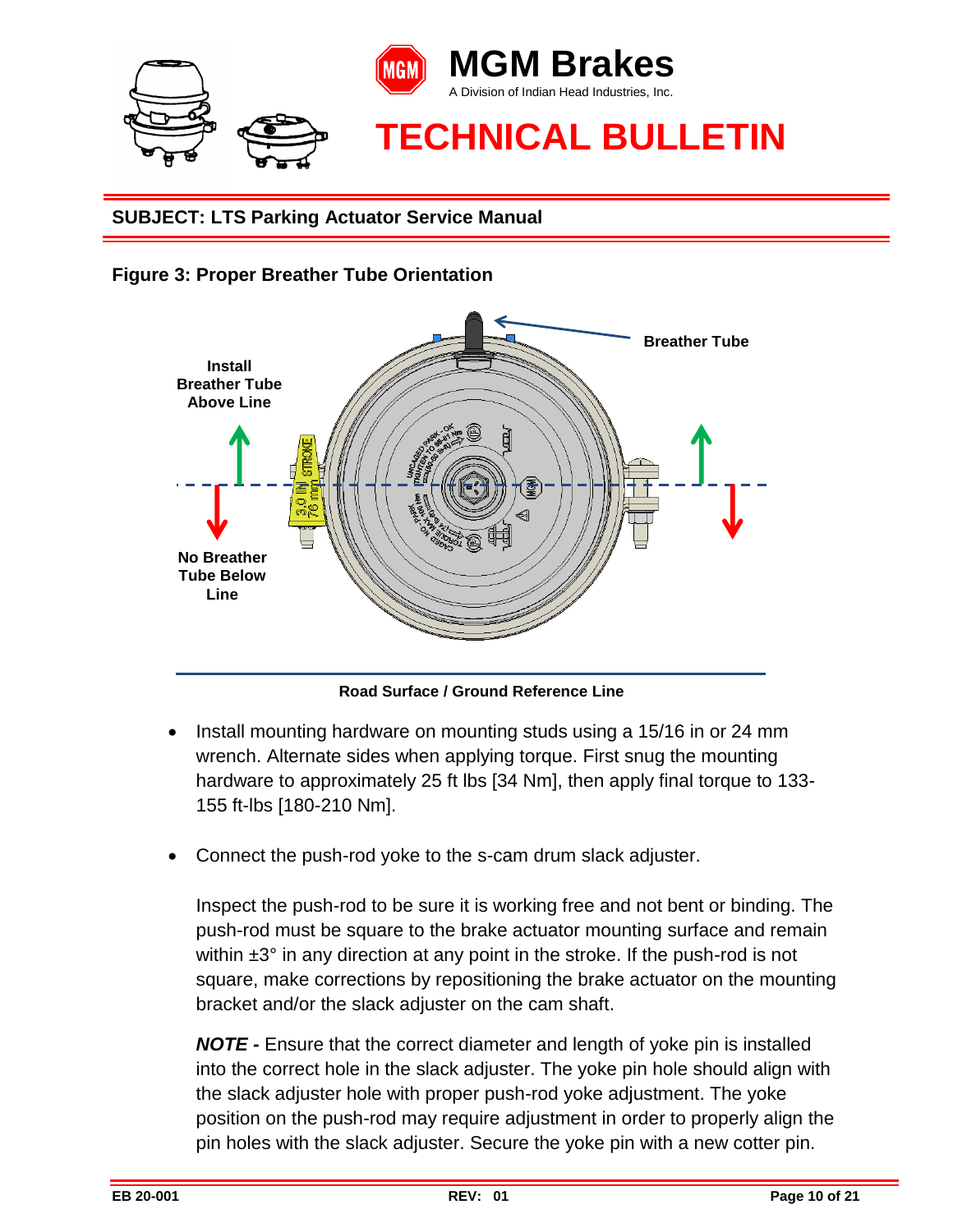

*IMPORTANT* **- When making a reconnection to an automatic slack adjuster follow the vehicle manufacturer's recommendations for installation and set-up.**

• Install air lines to the actuator making sure each is mated to the correct air inlet port according to markings made earlier. Make note of the actuator inlet port markings on the actuator as shown in Figure 4.

## **Figure 4: Actuator Air Inlet Port Markings**

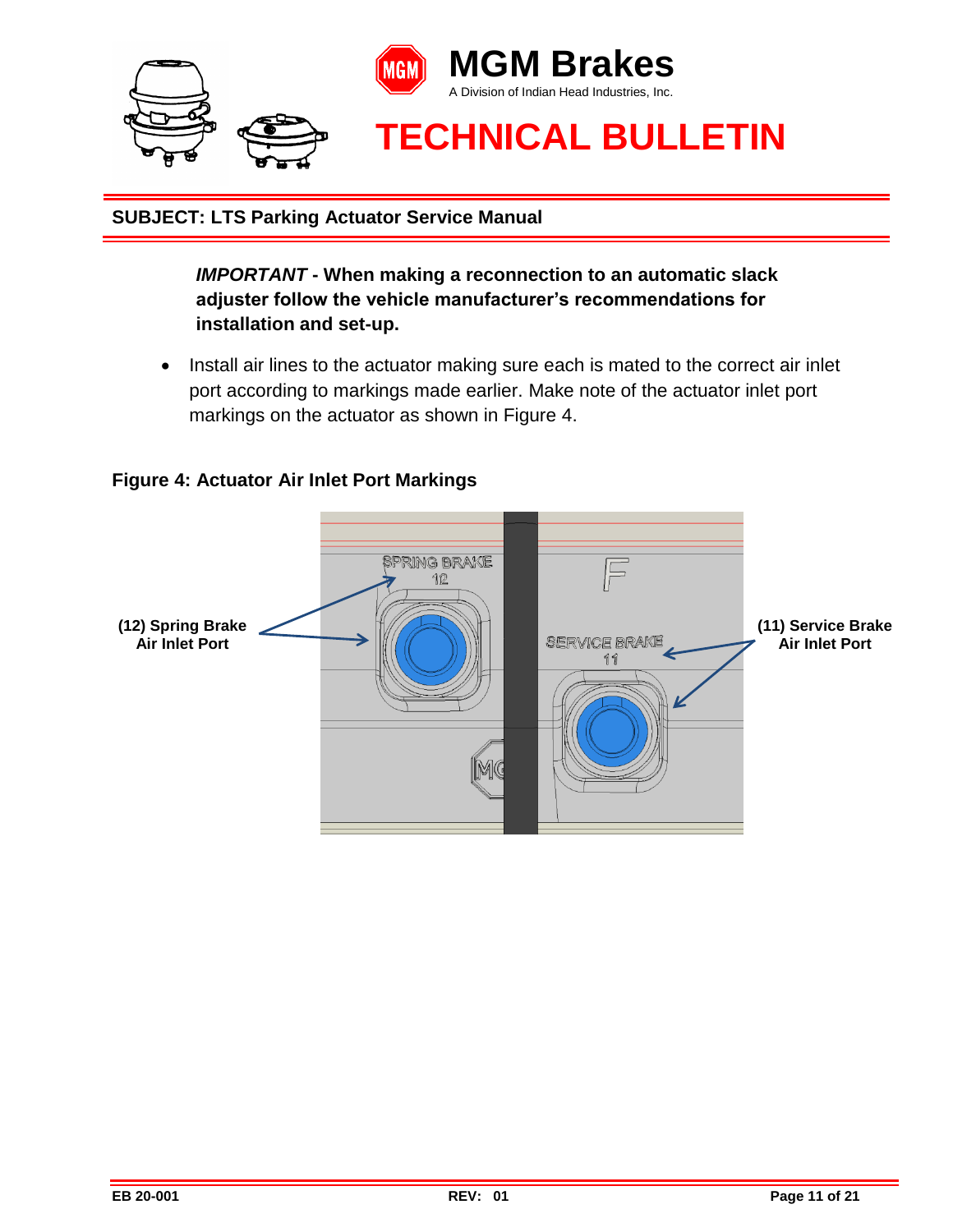

 Use high quality non-hardening sealing compound for NPT fittings. No sealing compound is required for metric fittings with O-rings. Ensure the O-rings are present and not damaged on metric fittings. Tighten fittings to the appropriate torque as specified in Table 3 below.

| Table 3: Air Inlet Fitting Installation Torque Specifications |                            |  |
|---------------------------------------------------------------|----------------------------|--|
| <b>Fitting</b>                                                | <b>Installation Torque</b> |  |
| 3/8-18 NPTF                                                   | 25-30 ft-lbs [34-41 Nm]    |  |
| M16x1.5-6H                                                    | 13-15 ft-lbs [18-20 Nm]    |  |
| M22x1.5-6H                                                    | 27-33 ft-lbs [37-45 Nm]    |  |

- Using vehicle system air, apply 90-100 psi [6.2 6.9 BAR] pressure to test for air leaks at air inlet fittings and clamp bands with soapy water or leak detection solution. Never use oil as a leak check solution.
- Exhaust air pressure from service brake chamber and with air pressure still applied to parking brake chamber uncage the parking spring.
- Manually tighten the integrated caging bolt clockwise until it is seated against the head insert and torqued to 50-60 ft-lbs [68-81 Nm]. This will ensure the parking brake will have full stroke capability and the release bolt O-ring is seated to seal out contaminants.



*WARNING* **– Do not use an impact wrench.**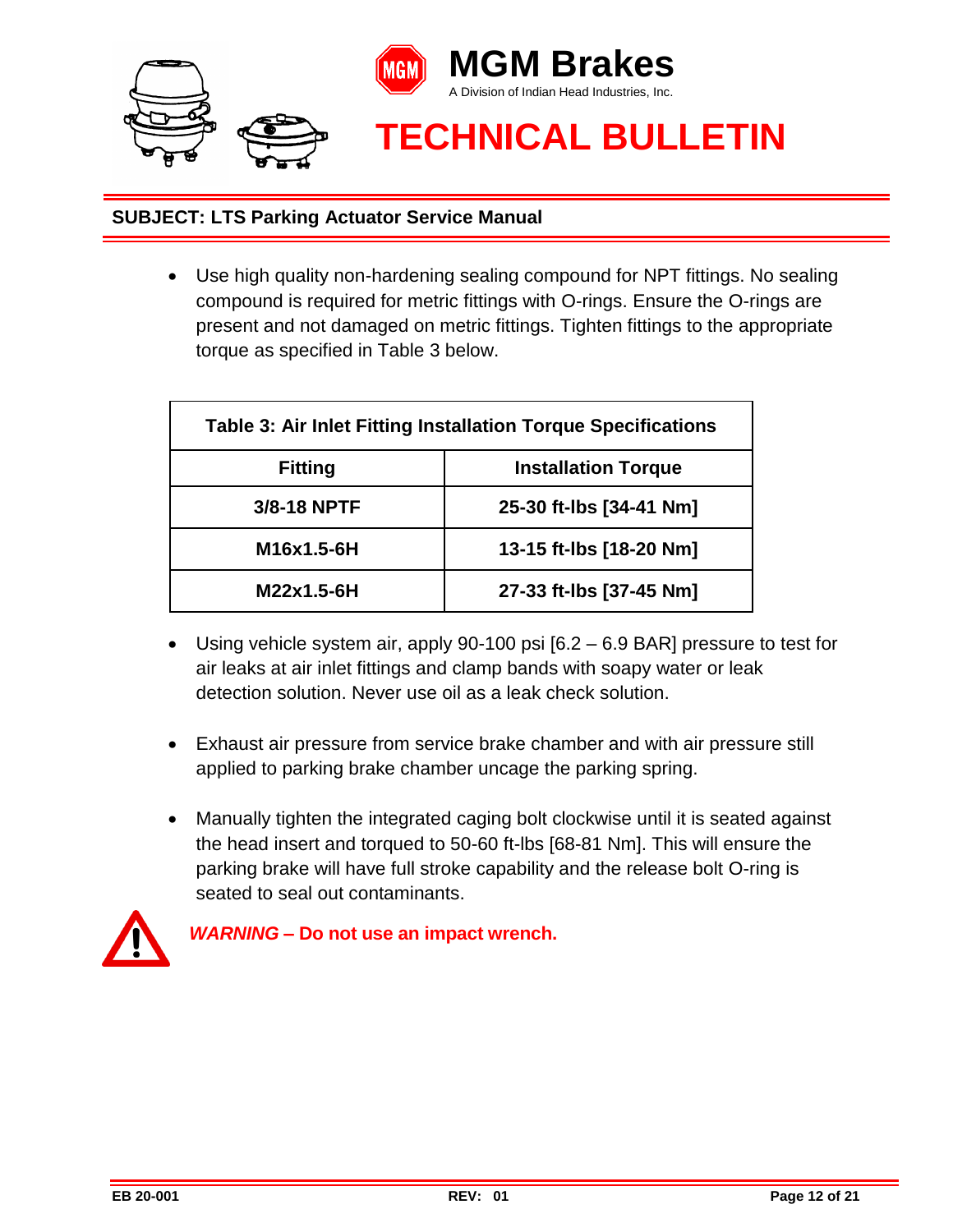

**SECTION 4: S-Cam / Drum Actuator Piston Rod Measurement and Adjustment**



*WARNING -* **Always block wheels to prevent vehicle rollaway when performing any brake inspection or maintenance.**

*WARNING -* **Improper installation of the new unit could result in malfunctioning brakes or premature failure of the braking system.**

 Ensure the service and parking brake chambers are fully released. The pushrod must be fully retracted to the zero position. Reference Section 2 for parking chamber caging instructions. Ensure the service brakes are fully released prior to push-rod measurement.

*IMPORTANT -* **Checking that the yoke pin is loose within the yoke will verify that the actuator and slack adjuster holes are properly aligned.**

Measure and record the "X" and / or "Y" dimensions as shown in Figure 5.

"X" Dimension - The dimension from bottom of actuator to end of push-rod.

"Y" Dimension - The dimension from bottom of actuator to center line of yoke pin.



### **Figure 5: Push-Rod Measurement**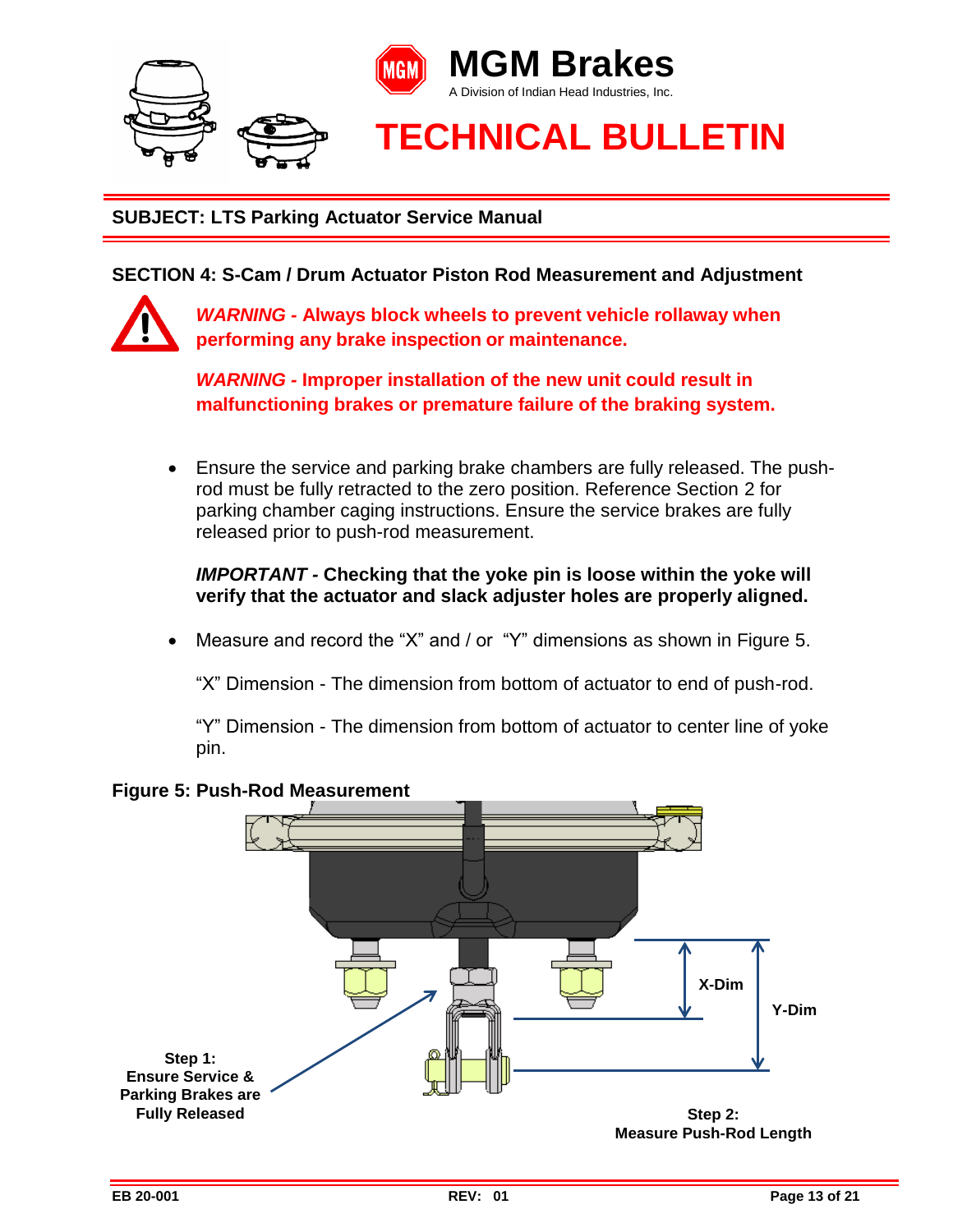

*NOTE -* If for some reason the spring chamber parking spring cannot be caged and fully released, then the "X" and "Y" dimensions will need to be measured from another actuator of the exact type from the same vehicle provided it is retracted to its zero stroke position (brake fully released) and was operating correctly.

- Mark the "X" dimension location on the push-rod of the new actuator. Measure from the mounting surface of the new actuator.
- Thread the jam nut past the mark on the push-rod and align bottom edge of the nut with the mark.
- Use a sharp hack-saw to cut the push-rod to the marked length.
- After cutting the rod, thread jam nut off the push-rod to clean up the thread.
- Thread the jam nut back onto the push-rod followed by the yoke. The yoke from removed unit may be reused provided yoke pin hole is not worn. Adjust yoke to the same "Y" dimension as measured from the removed unit.

#### *IMPORTANT –* **Ensure final push-rod set up dimension and orientation meets the vehicle manufacturer's recommendations for installation with the mating slack adjuster.**

• Orient the yoke to the proper alignment position. Tighten the locknut against the yoke and torque to 25-50 ft-lbs [34-68 Nm].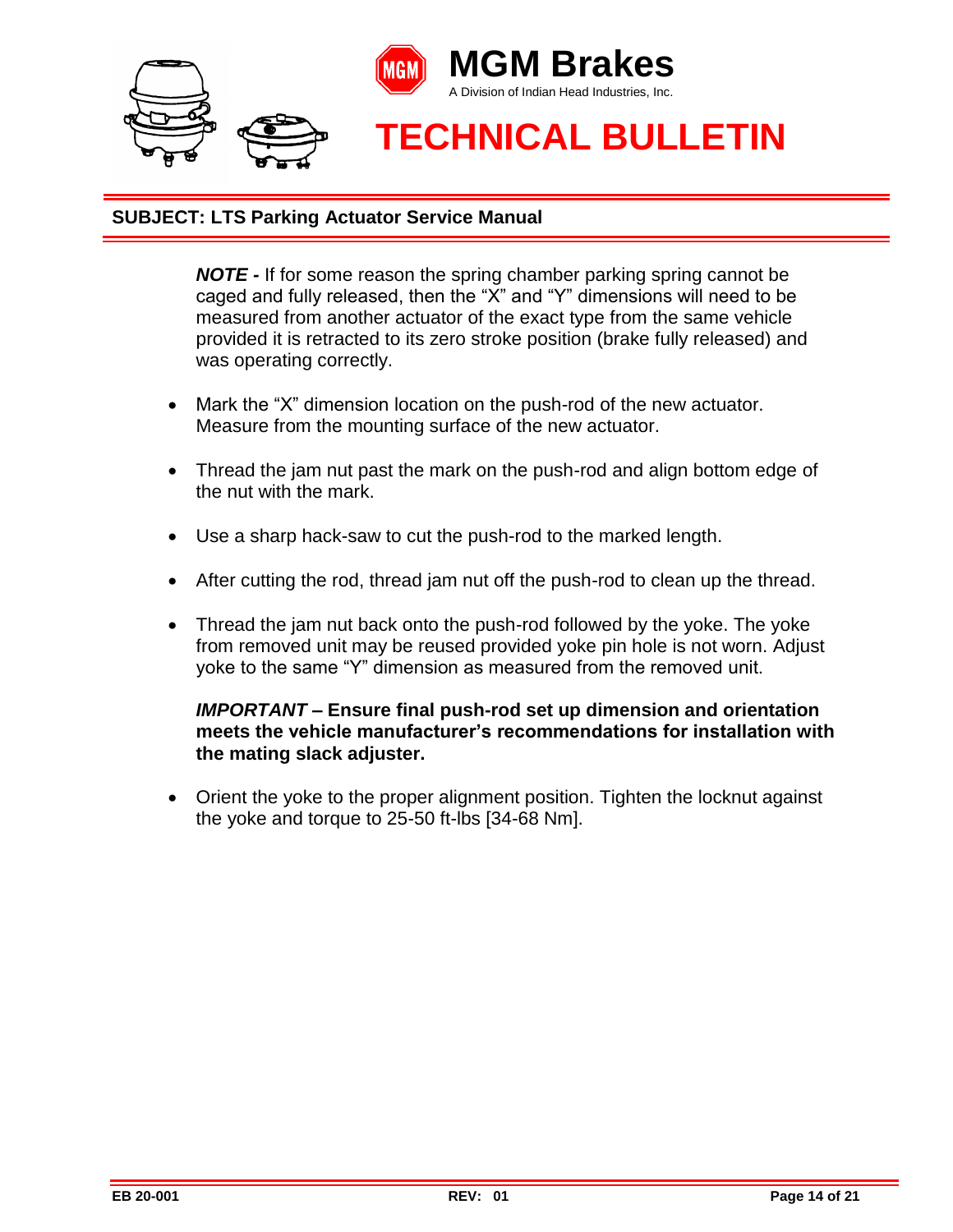

**SECTION 5: S-Cam / Drum Actuator Service Chamber Rebuild and Parking Spring Brake Chamber (Piggyback) Replacement**



*WARNING -* **Replace any damaged or failed brake actuator with an approved replacement brake actuator of the same size, and type as originally installed on the vehicle.**

*WARNING –* **MGM Brakes does not recommend mounting MGM parking spring brake chambers to other manufacturer's NPC housings. Use of other manufacturer's parts may alter performance of the completed actuator assembly. Use only genuine MGM Brakes replacement parts when servicing MGM Brake actuators.** 

Reference this section for service chamber component replacement including the diaphragm and return spring as well as replacement of the parking spring brake chamber. The parking spring brake chamber is also known as a "single" or "piggyback" assembly.

### **5.1 Parking Spring Brake Spring Chamber (Piggyback) Removal**

• The removal and installation of a parking spring brake chamber (piggyback) without removal of the complete brake actuator can be made easier by "locking off" the service chamber push-rod. To do this apply and hold the service brakes ON and clamp locking pliers on the push-rod to prevent the rod from retracting when air pressure is released.

# *IMPORTANT* **- Reference Section 2 for MGM Brake actuator removal instructions. Ensure the parking spring brake chamber (piggyback) is properly caged prior to removal.**

- Drain all air pressure from the service and spring chambers of the actuator.
- Mark each air-line with air-inlet port designations and remove the air lines from the air-inlet ports if the parking spring brake chamber (piggyback) is being replaced.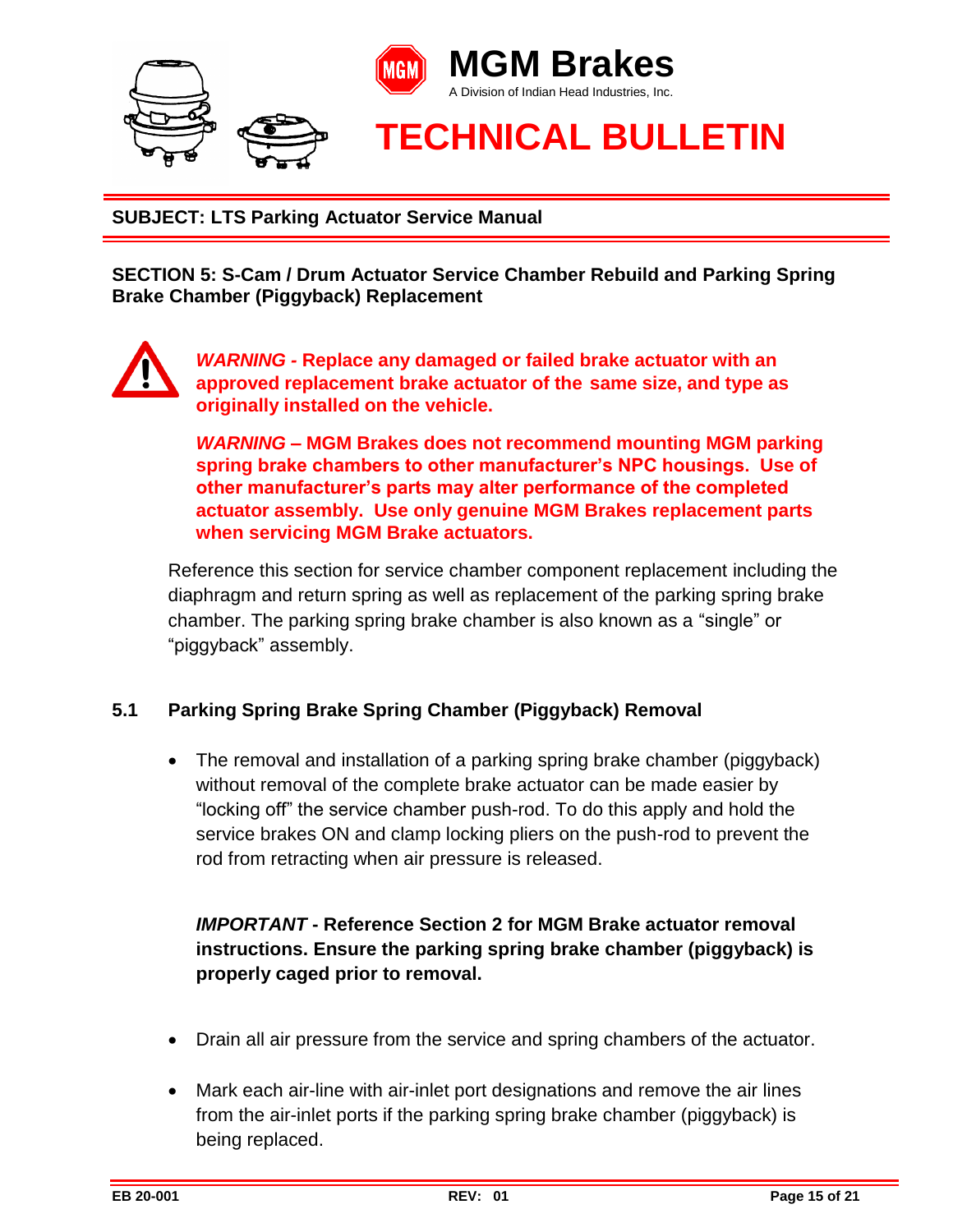

- If equipped, disconnect the external breather tube and elbow from the service chamber housing.
- Using a 9/16 in wrench, remove the clamp nuts on the service clamp ring. Then, while holding the parking spring brake chamber (piggyback) securely in place, remove the clamp ring to allow removal of the single brake from the service chamber. This operation can be made easier with two people.



*WARNING* **– Use caution when removing the service chamber clamp band. The service chamber includes a return spring capable of outputting up to 65 lbs [0.29 kN].**

## **5.2 Parking Spring Brake Chamber (Piggyback) Installation**

*IMPORTANT* **- At this time inspect all parts in the service chamber including the diaphragm and return spring. Replace any parts which are damaged or worn. Use only genuine MGM Brakes replacement parts.**

- Verify that the non-pressure chamber (NPC) housing includes a 0.5 in [12.7 mm] hole for the parking spring brake chamber (piggy back) breather tube elbow. A hole may need to be drilled if the existing actuator did not include a breather tube prior to service. This hole must be in the correct location to mate up with tube upon install. Reference Figure 3 for proper breather tube orientation after vehicle installation. An existing drip hole may be enlarged if in the correct location. Ensure the hole is properly deburred and the housing is cleaned of debris after drilling.
- Make sure the new parking spring brake chamber (piggyback) is fully released as outlined in Section 2.
- Install new return spring and push-rod components as required.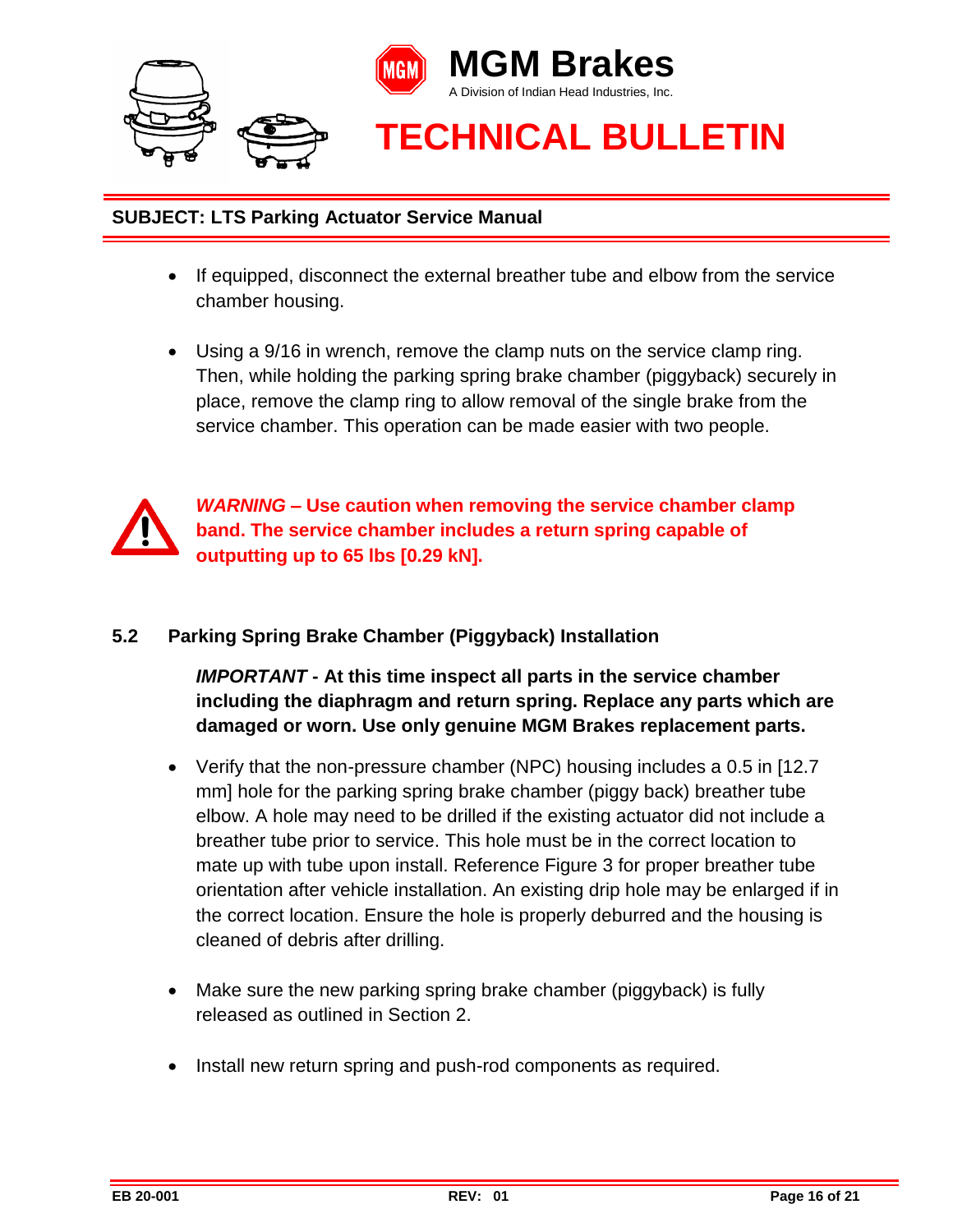

 Position the diaphragm over the push-rod plate and center on the NPC lip. Then place the parking spring brake chamber (piggyback) over the diaphragm. Orient the parking spring brake chamber (piggyback) until all mating parts are aligned straight and the airlines are positioned to mate with the vehicle air supply lines. Replace the service clamp ring. Reference Figure 6.

# **Figure 6: Service Chamber Component Installation**



 Re-install the clamp bolts and nuts. Alternately tighten each nut in 5-10 ft-lbs [7-14 Nm] torque increments while constantly rechecking mating parts alignment. If re-alignment is required, loosen clamp nuts and repeat the tightening process. Firmly tap around circumference of the clamp ring with a hammer to assure the full seating of the clamp and tighten the nuts to 30-35 ft-lbs [41-48 Nm] torque.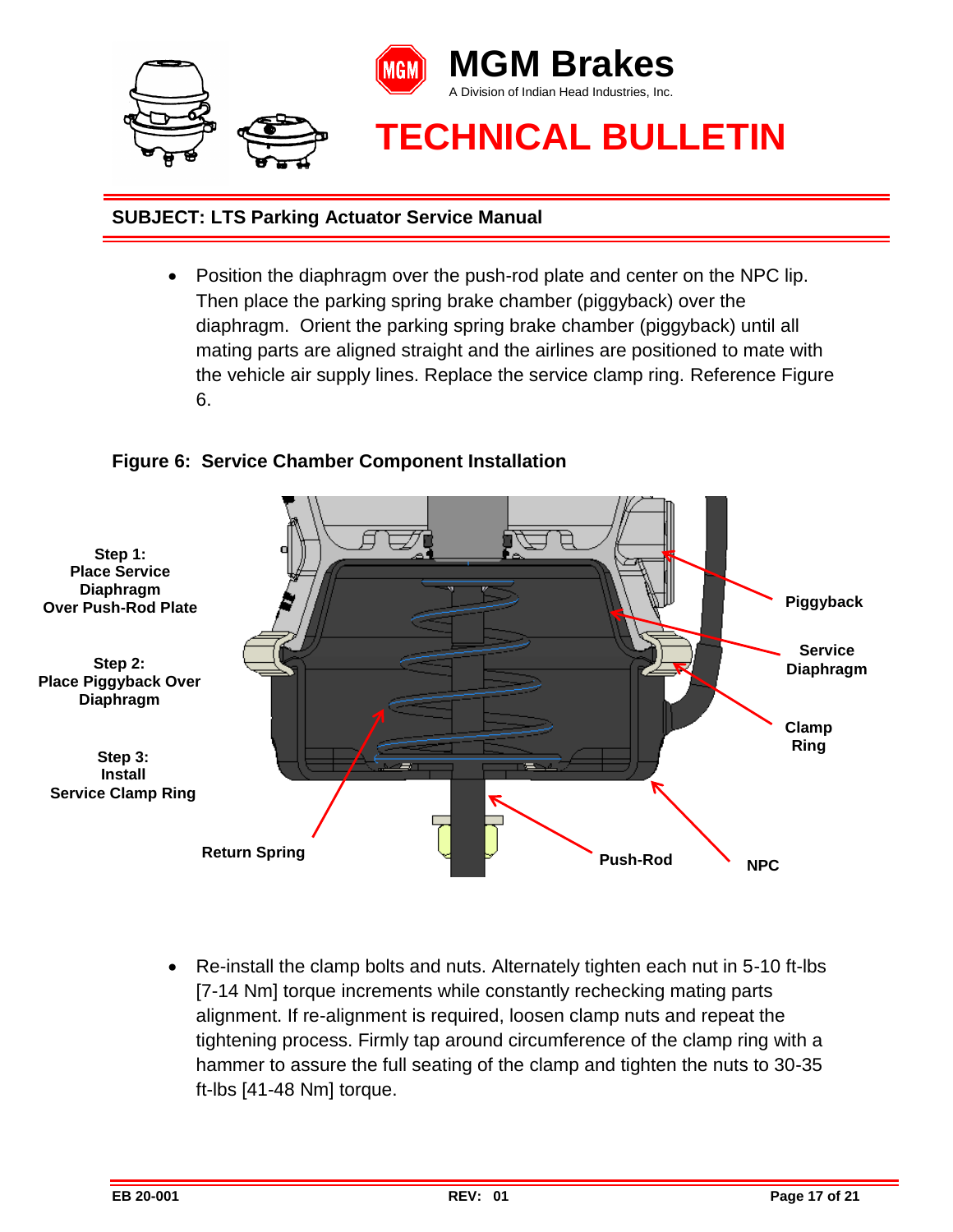

*IMPORTANT* **- Remove the locking pliers from the service push-rod to return actuator to normal operating condition and released position.** 

- Connect the external breather tube elbow to mating hole in the non-pressure chamber (NPC) housing. MGM Brakes offers a breather tube service kit if required.
- Follow Section 3 for complete brake actuator installation instructions.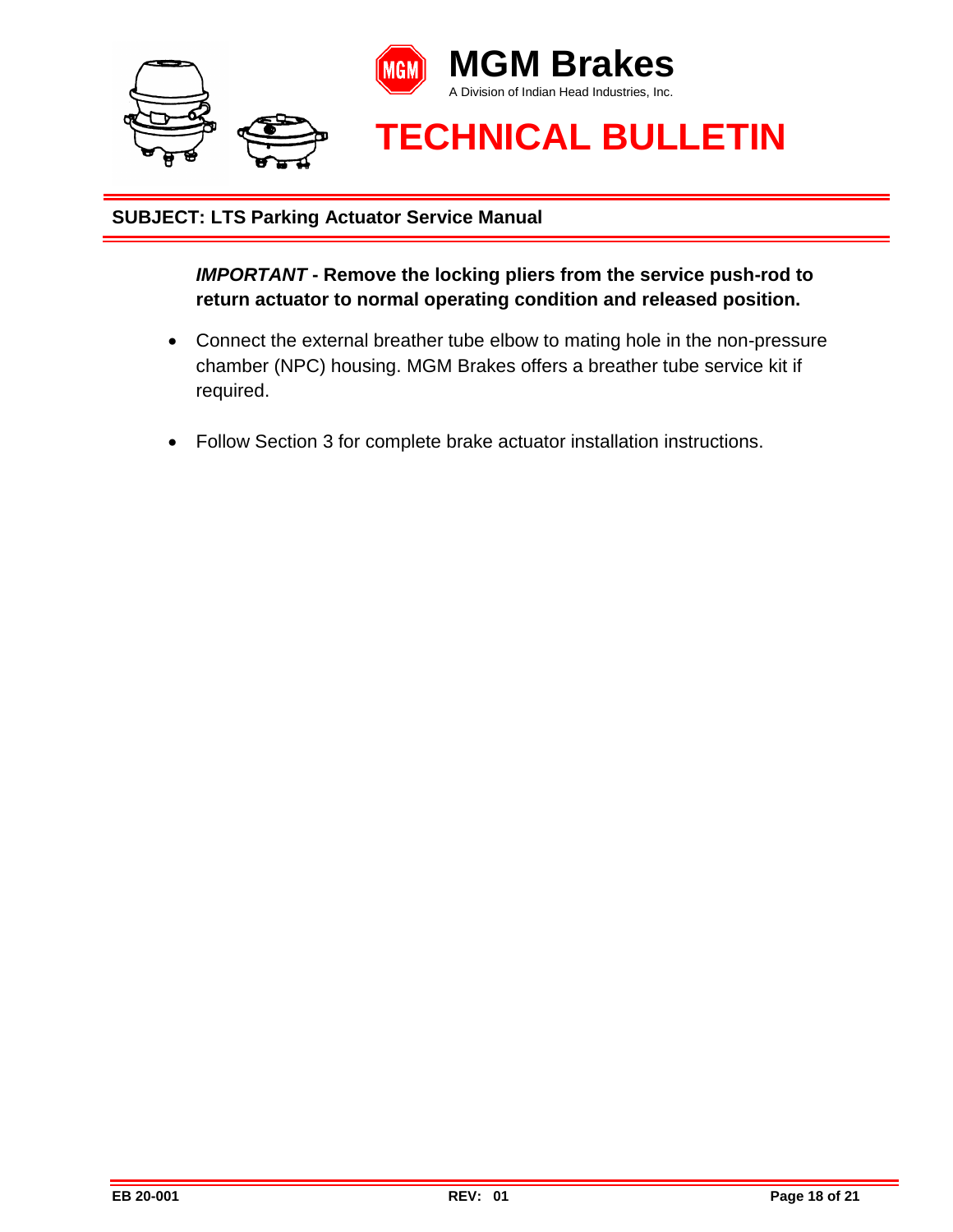

### **SECTION 6: S-Cam / Drum Actuator Adjustment Check**

Maintaining proper brake adjustment is essential for safe and reliable operation of vehicles with air brakes. S-Cam Drum brake actuator stroke is more efficient within the first half of the stroke than near the end of the stroke. Long stroke actuators allow for additional safety factor with emergency situations. It is important to know the brake actuator size and stroke rating prior to measuring brake adjustment.



*WARNING -* **Always block wheels to prevent vehicle rollaway when performing any brake inspection or maintenance.**

*IMPORTANT –* **Always follow current CVSA guidelines for proper air brake system inspection and adjustment check procedures.** 

Brake adjustment limits for s-cam drum actuators can be measured as follows:

- Ensure brakes are cool and not hot from use.
- Release the parking brakes.
- Charge the vehicle air system to  $90 100$  psi  $[6.2 6.9$  BAR] and turn off engine.
- Release service brakes and make note of the actuator push-rod position. Measure from the actuator to a known point on the push-rod.
- Fully apply the service brakes and measure to the same point on the push-rod.

*IMPORTANT -* **Make note if the orange push-rod stroke alert indicator stripe is visible as this is an indication that the actuator is at or near the adjustment limit.** 

- The difference in measurements is the brake stroke dimension.
- Reference the current CVSA Out of Service Criteria handbook for current brake adjustment limits.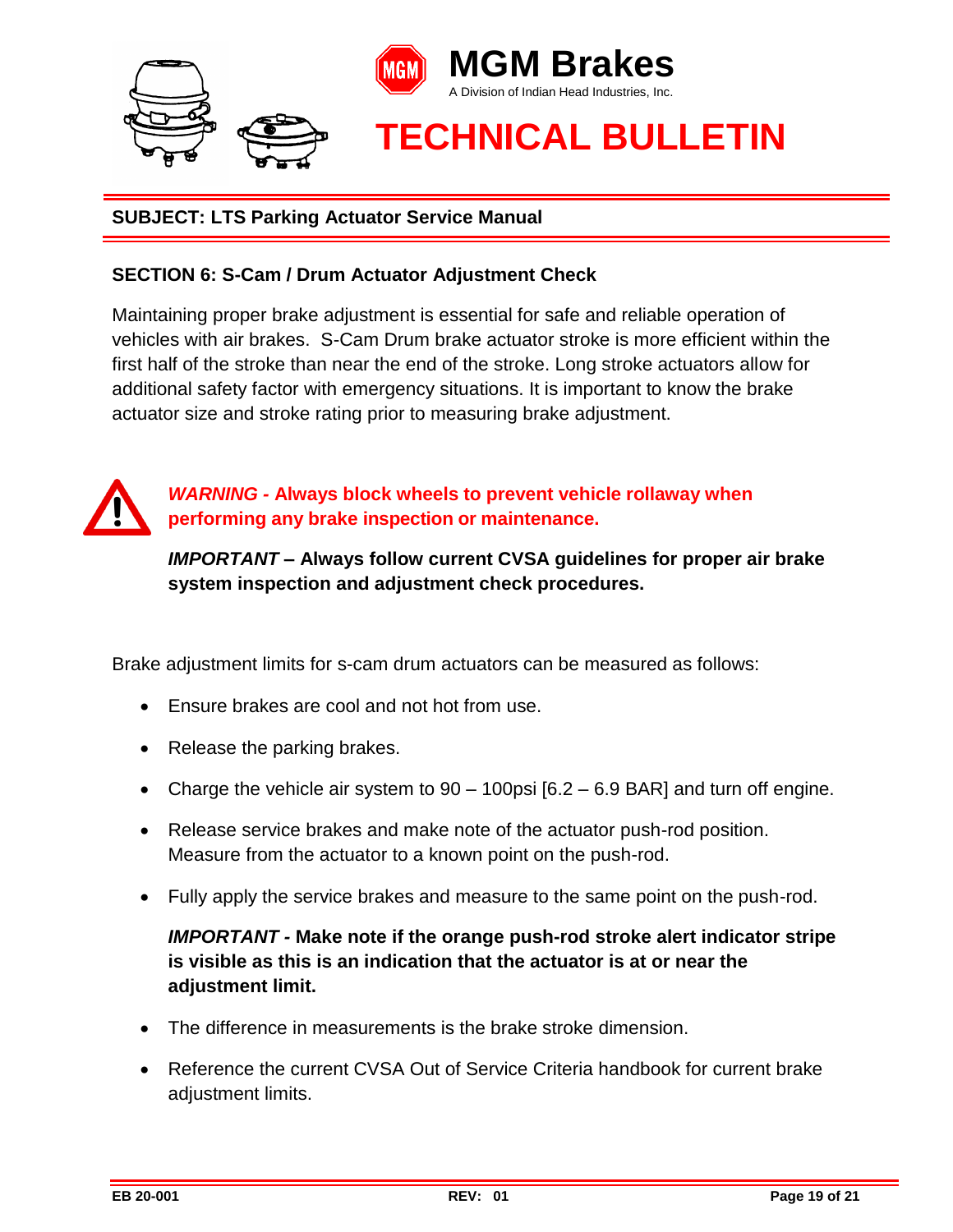

#### **Section 7: Proper Disposal of Spring Brake Actuators**

The brake actuator parking chamber includes a powerful high energy parking spring that outputs as much as 3200 lbs [14.2 kN] force. Refuse and scrap operations can crush and cut debris which could result in the parking spring becoming a projectile if disposed as an operational assembly. It is essential that all retired spring brake actuators be safely disarmed prior to disposal to prevent serious personal injury.

The actuator spring chamber must be disarmed by cutting at least two parking spring coils while the spring is retained in the actuator chamber assembly. Special tools and training are required to perform this operation.



*WARNING -* **Parking actuators must have the parking spring caged prior to removal.** 

*WARNING –* **Properly disarm spring brake actuators prior to disposal to prevent personal injury.** 

*WARNING -* **Never attempt to remove the parking spring chamber head which contains the power spring.** 

*WARNING –* **Understand and observe all safety precautions and instructions for proper use of cutting tools.** 

*WARNING –* **Always wear appropriate personal protection equipment (PPE) when disarming spring brake actuators.** 

*WARNING –* **It is the user's responsibility to ensure the disarming container and tools are safe and suitable for the operation. The container MUST be strong enough to retain the actuator components and spring in the event that the actuator suddenly separates during the cutting operation. The container must have access holes to allow cutting of the actuator.** 

- Ensure the parking chamber is properly caged and remove the actuator from the vehicle following the instructions in Section 2.
- Place the actuator in the disarming container. Ensure the access door is completely closed and locked per the manufacturer's recommendations.